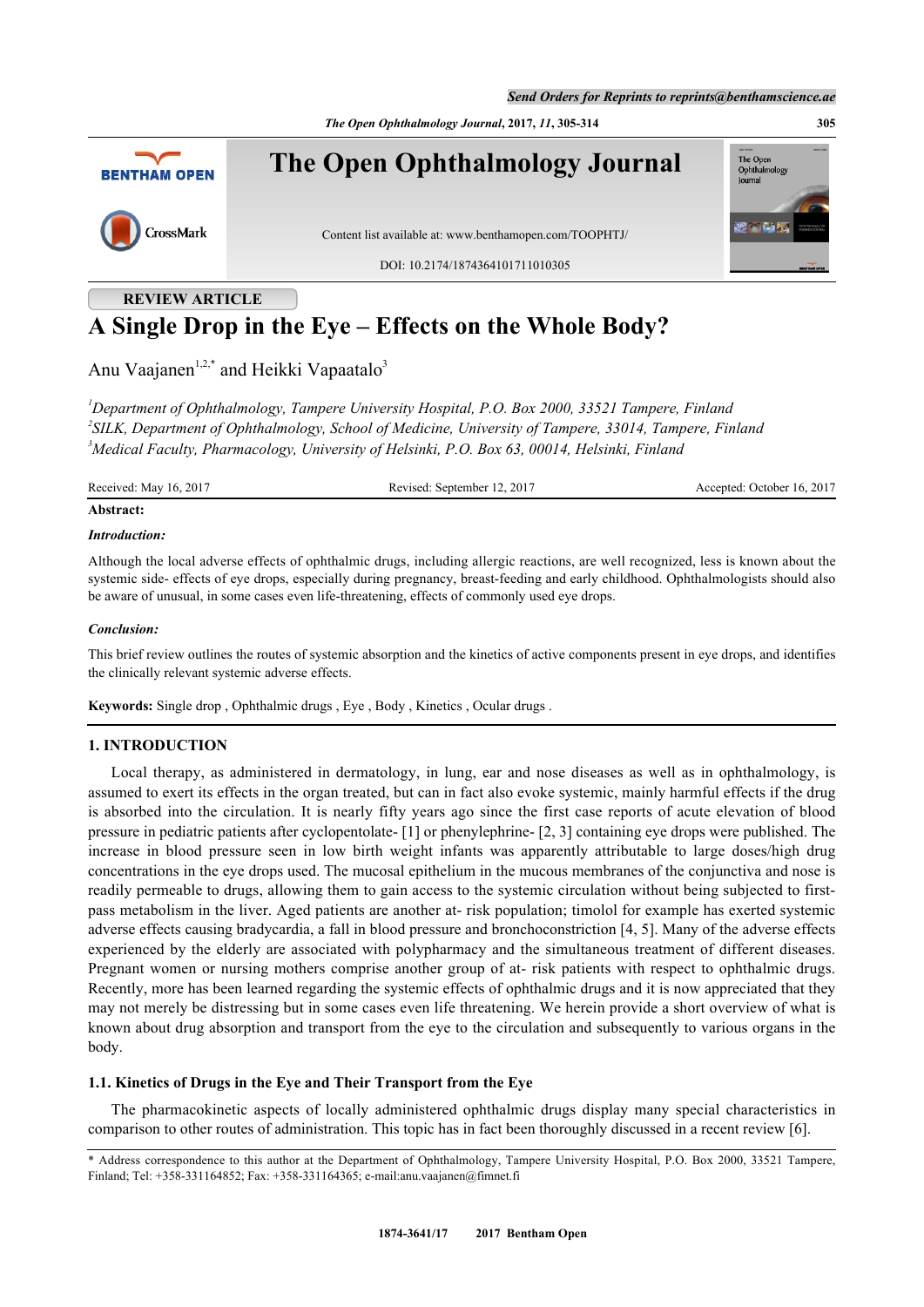The size of the drop as well as the vehicle used and the lipophilicity/hydrophilicity of the active compound, *i.e.* its physicochemical properties, as well as its concentration in the preparation, are the main determining factors. Lipophilic drugs are absorbed well through the cornea, whereas both lipophilic and hydrophilic compounds are well able to penetrate through the conjunctiva and sclera. The vitreous humor can transport drugs via the blood-retinal barrier, lipophilic compounds being more readily transported. There is also a route out of the vitreous humor via the anterior chamber, through which both hydrophilic and lipophilic drugs can be excreted [[6](#page-7-2), [7\]](#page-7-3). When eye drops are dispensed onto the surface of the eye, they remain there for only a short time even when ophthalmic ointments are used. If the patient presses the medial eye-nose corner (so-called puncta compression), this can retard the diffusion of the drug into the lacrimal drainage. It has been estimated that the ocular bioavailability of the active compound in eye drops is very poor, a mere 5 -10%. Other factors can contribute to their low bioavailability, namely binding to proteins and metabolizing enzymes in the lacrimal fluid, the thickness of the corneal surface and lacrimal film as well as conjunctival hyperemia [[6\]](#page-7-2).

The precise role of the influx transporters, *e.g.* organic cations and peptides, can influence penetration through membranes, depending on the chemical nature of the particular agent in question [\[8\]](#page-7-4). Furthermore, the presence of drug- metabolizing CYP enzymes in the ocular tissues can be of importance *e.g.* in the case of timolol [[9\]](#page-7-5). There are also other enzymes, *e.g.* esterases, in the eye; which are important in that they metabolize prodrugs into their active form, as for example dipivefrin to adrenaline, latanoprost to prostaglandin F2alpha [[6\]](#page-7-2). Orally administered drugs, which inhibit various drug- metabolizing CYP enzymes, can retard the metabolism of ophthalmic agents after their absorption into the eye, and on the other hand, can cause systemic adverse interactions after the topical drug has gained access to the circulation [\[10](#page-7-6)]. For this reason, patients who are poor metabolizers of CYP2D6 or are receiving drug treatment with potent inhibitors of this enzyme (*e.g.* paroxetine, fluoxetine or verapamil) are at- risk of adverse cardiac effects (*e.g.* bradycardia) when using timolol or betaxolol eye medication [\[11](#page-7-7)].

Drugs applied in the "cul-de-sac" encounter many drug- metabolizing enzymes existing in the ocular tissues and fluids. Some metabolism of the drugs can occur already in the ocular tissues. Furthermore, the proportion of the drug which is absorbed into the mucosal membrane of the nose can bypass the first- pass metabolic processes in the liver and reach its target tissues more readily than if given orally. It has been estimated that up to 80% of a drug applied onto the conjunctival sac may diffuse into the systemic circulation via the highly vascularized nasopharyngeal route [[6\]](#page-7-2). Other minor but nonetheless important routes of systemic absorption are the conjunctiva (increased with hyperemic drugs), lacrimal drainage, the skin of the cheek and eyelids, aqueous humor and even the inner parts of the eye.

Intravitreal injection is a special form of ocular application of drugs, often utilized for more recent biological preparations [\[12](#page-7-8)]. In this case, these compounds are removed either across the vitreous body in the posterior chamber and then onwards to the aqueous and uveal circulation across the blood – ocular barrier passively or by exploiting active transporter systems [[6,](#page-7-2) [13](#page-7-9)]. Interestingly, it has been speculated that intravitreal anti-VEGF drugs could cause systemic thromboembolic adverse events [\[14](#page-7-10)], and thus are usually clinically contraindicated during the first year after cardiac or brain ischemic events. More evidence will, however, be needed to confirm these suspicions.

In view of the possibility that ophthalmic drugs can exert systemic adverse reactions, we surveyed the Finnish Drug Manual for Physicians (Pharmaca Fennica) to identify the most common systemic adverse effects of ocular drugs; these are summarized in Tables (**[1](#page-1-0)** and **[2](#page-2-0)**).

| <b>ANTIGLAUCOMA</b><br><b>MEDICATIONS</b> | <b>SYSTEMIC CONTRAINDICATIONS</b>                                                                     | <b>REPORTED SYSTEMIC ADVERSE EFFECTS (USUALLY RARE)</b>                                                                                                                                              |
|-------------------------------------------|-------------------------------------------------------------------------------------------------------|------------------------------------------------------------------------------------------------------------------------------------------------------------------------------------------------------|
| Alpha-agonists                            |                                                                                                       |                                                                                                                                                                                                      |
| Apraclonidine                             | MAO inhibitors, children                                                                              | Dry mouth, drowsiness, tachyarrhythmias, depressio, nausea,<br>vasodilatation, taste disturbances, dyspnea, rhinorrea, constipation,<br>dermatitis, skin rash                                        |
| Brimonidine                               | Nursing mothers, infants, MAO inhibitors,<br>tricyclic antidepressants, with caution in<br>depression | Dry mouth, drowsiness, dizziness, tachyarrhythmias, headache, arterial<br>hypo / hypertension, heart failure, taste disturbances, symptoms in upper<br>airways, gastrointestinal-symptoms, skin rash |
| Beta-blockers                             |                                                                                                       |                                                                                                                                                                                                      |

<span id="page-1-0"></span>**Table 1. Ocular drugs. Reported systemic contraindications and systemic adverse effects of antiglaucoma medications. Contraindication involves hypersensitivity to ingredients or adjuvants. Reference: Finnish Pharmaca Fennica.**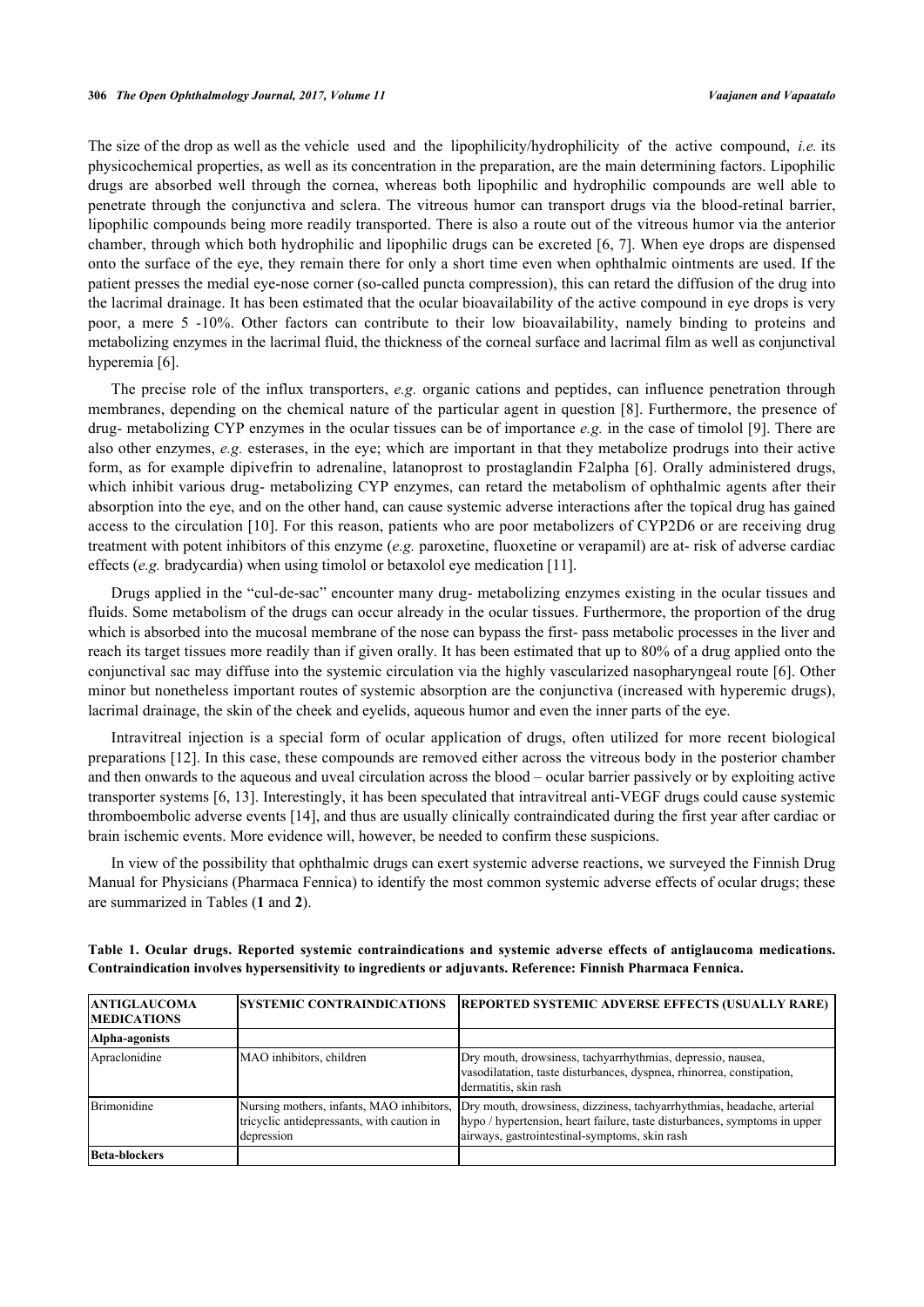*(Table 1) contd.....*

| <b>ANTIGLAUCOMA</b><br><b>MEDICATIONS</b> | <b>SYSTEMIC CONTRAINDICATIONS</b>                                                                            | REPORTED SYSTEMIC ADVERSE EFFECTS (USUALLY RARE)                                                                                                                                                                                                                                                                                                                                                                               |
|-------------------------------------------|--------------------------------------------------------------------------------------------------------------|--------------------------------------------------------------------------------------------------------------------------------------------------------------------------------------------------------------------------------------------------------------------------------------------------------------------------------------------------------------------------------------------------------------------------------|
| Betaxolol (selective)                     | Asthma, emphysema, COPD, congestive<br>heart failure, bradycardia, sick sinus<br>syndrome, AV block (II,III) | Milder but similar systemic side-effects as timolol                                                                                                                                                                                                                                                                                                                                                                            |
| Timolol (non-selective)                   | Asthma, emphysema, COPD, congestive<br>heart failure, bradycardia, sick sinus<br>syndrome, AV block (II,III) | Usually well tolerated, bradycardia, hypotensio, headache, dizziness,<br>depression, hallucinations, anxiety, mental confusion, hair loss, broncho-<br>obstruction, AV-block, urticaria, hypoglycemia, myastenia gravis, hair<br>loss, anaphylaxis, insomnia, nausea, dry mouth, cough, lowered libido,<br>muscle pain                                                                                                         |
| Carbon anhydrase<br>inhibitors            | Sulfonamide allergy, metabolic acidosis,<br>with caution in the presence of<br>hypocalcemia, hyponatremia    |                                                                                                                                                                                                                                                                                                                                                                                                                                |
| Acetazoleamide systemic                   | Renal acidosis, Addison's disease, severe<br>renal/liver dysfunction                                         | Paresthesia, malaise, fatigue, gastrointestinal disturbances, renal disorders,<br>blood dyscrasias, metabolic acidosis, diarrhea/constipation, fever,<br>urticaria, confusion, sleepiness, depression, gout, renal stones, taste<br>disturbances                                                                                                                                                                               |
| Brinzolamide                              | acidosis                                                                                                     | Severe renal insufficiency, hyperchloremic Taste disturbances, nasopharyngeal infections, changes in red blood cell<br>count and in blood chloride concentrations, depression, apathy, lowered<br>libido, nightmares, insomnia, amnesia, dizziness, tinnitus, palpitations,<br>angina pectoris, respiratory and asthma symptoms, epistaxis, sore throat,<br>cough, gastrointestinal disturbances, eczema, muscle pain, malaise |
| Dorzolamide                               | acidosis                                                                                                     | Severe renal insufficiency, hyperchloremic Headache, dizziness, paresthesias, epistaxis, malaise, dry mouth, renal<br>stones, fatigue, eczema, itchiness, Stevens-Johnson syndrome                                                                                                                                                                                                                                             |
| Cholinergics                              |                                                                                                              |                                                                                                                                                                                                                                                                                                                                                                                                                                |
| Pilocarpine                               | None                                                                                                         | Headache, vertigo, malaise, asthma symptoms                                                                                                                                                                                                                                                                                                                                                                                    |
| Prostaglandin analogues                   |                                                                                                              | Skin pigmentation                                                                                                                                                                                                                                                                                                                                                                                                              |
| Bimatoprost                               | None                                                                                                         | Headache, tachycardia, hypertension, nausea, skin rash, dizziness,<br>abnormal liver values                                                                                                                                                                                                                                                                                                                                    |
| Latanoprost                               | None                                                                                                         | Headache, tachycardia, skin rash, dizziness, exacerbated asthma<br>symptoms, muscle and joint pain                                                                                                                                                                                                                                                                                                                             |
| Tafluprost                                | None                                                                                                         | Headache, hypertension, exacerbated asthma symptoms, asthenia,<br>abnormal liver values                                                                                                                                                                                                                                                                                                                                        |
| Travoprost                                | None                                                                                                         | Taste disturbances, dizziness, visual field defects, headache, tachy /<br>bradycardia, hypo/ hypertension, asthma, difficulty in breathing, cough,<br>dysphonia, sore throat, dermatitis, changes in hair structures,<br>musculoscleletal pain, weakness, malaise                                                                                                                                                              |

<span id="page-2-0"></span>**Table 2. Ocular drugs. Reported systemic contraindications and systemic adverse effects of other ophthalmic drugs. Contraindication involves hypersensitivity to ingredients or adjuvants. Reference: Finnish Pharmaca Fennica.**

| <b>ANTIHISTAMINICS</b>                 | <b>SYSTEMIC</b><br><b>CONTRAINDICATIONS</b> | <b>REPORTED SYSTEMIC ADVERSE EFFECTS</b><br>(USUALLY RARE) |
|----------------------------------------|---------------------------------------------|------------------------------------------------------------|
| Azelastine                             | None                                        | Eczema, itching, disturbance to taste                      |
| Emedastine                             | None                                        | Headache, disturbance to taste, eczema, weird dreams       |
| Ketotifen                              | None                                        | Headache, eczema, dry mouth, drowsiness                    |
| Levocabastine                          | None                                        | Angioneurotic edema, urticaria, headache                   |
| Olopatadine                            | None                                        | Rhinitis, headache, dysgeusia, eczema, fatigue             |
| <b>ANTIMICROBIALS</b>                  |                                             |                                                            |
| Aciclovir                              | None                                        | None                                                       |
| Chloramphenicol                        | None                                        | Aplastic anemia, agranulosytosis, peripheric neuropathy    |
| Fucidinic acid                         | None                                        | Eczema, itching                                            |
| Levofloxasin                           | None                                        | Eczema, headache, rhinitis                                 |
| Ofloxacin                              | None                                        | Eczema, headache, rhinitis                                 |
| Tobramycin                             | None                                        | Headache, laryngospasm                                     |
| <b>INHIBITORS OF HISTAMINE RELEASE</b> |                                             |                                                            |
| Lodoxamide                             | None                                        | Headache, vertigo, fatigue, malaise, eczema, rhinitis      |
| Cromoglycate                           | None                                        | None                                                       |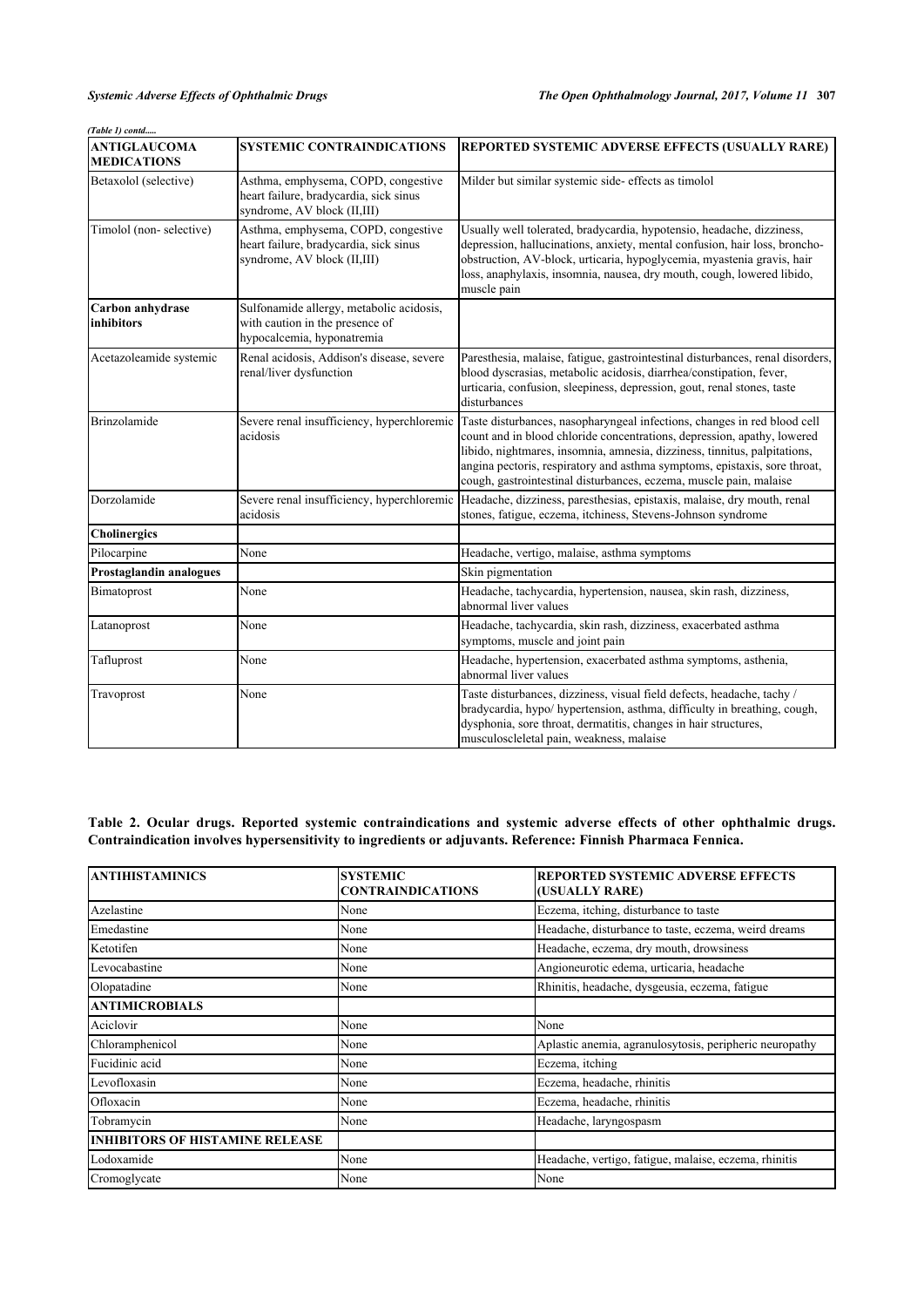| (Table 2) contd |  |
|-----------------|--|
|-----------------|--|

| <b>LOCAL ANESTHETICS</b>                                |                                        |                                                                                                                                   |
|---------------------------------------------------------|----------------------------------------|-----------------------------------------------------------------------------------------------------------------------------------|
| Oxybuprocaine                                           | None                                   | Bradycardia, hypotensio, vertigo, tremor                                                                                          |
| <b>MOISTENING PREPARATIONS</b>                          | None                                   | None                                                                                                                              |
| <b>MYDRIATICS</b>                                       |                                        |                                                                                                                                   |
| Atropine                                                | None                                   | Dry mouth, skin redness, tachycardia, gastrointestinal<br>symptoms                                                                |
| Cyclopentolate                                          | None                                   | Fatigue, confusion, anxiety, hallucinations                                                                                       |
| Phenylephrine                                           | None                                   | Hypertension, reflectory bradycardia, tachycardia,<br>palpitations, headache, tremor, sweating                                    |
| Scopolamine                                             | None                                   | Dry mouth, constipation, confusion, anxiety, drowsiness,<br>hallucinations                                                        |
| Tropicamide                                             | None                                   | Dry mouth, constipation, confusion, anxiety, drowsiness,<br>hallucinations                                                        |
| <b>NON-STEROIDAL ANTI-</b><br><b>INFLAMMATORY DRUGS</b> |                                        |                                                                                                                                   |
| Bromfenac                                               | Acetylsalicylic acid (ASA) sensitivity | Epistaxis, cough, rhinitis, asthma symptoms, face swelling                                                                        |
| Diclofenac                                              | Acetylsalicylic acid (ASA) sensitivity | Itching, cough, rhinitis                                                                                                          |
| Ketorolac                                               | Acetylsalicylic acid (ASA) sensitivity | Headache, bronchospasm, asthma symptoms                                                                                           |
| Nepafenac                                               | Acetylsalicylic acid (ASA) sensitivity | Headache, malaise, cutis laxa                                                                                                     |
| <b>STEROIDS</b>                                         |                                        |                                                                                                                                   |
| Dexamethasone                                           | None                                   | None                                                                                                                              |
| Fluorometholone                                         | None                                   | Hypercorticoidism                                                                                                                 |
| Prednisolone                                            | None                                   | Headache, itching, tastedisturbances                                                                                              |
| <b>VASOCONSTRICTORS</b>                                 |                                        |                                                                                                                                   |
| Tetrahydrozoline                                        | None                                   | Hypertensio, palpitatio, sweating, anxiety, fatigue                                                                               |
| <b>VEGF INHIBITORS</b>                                  |                                        |                                                                                                                                   |
| Aflibersept                                             | None                                   | Theoretical risk of arterial thromboembolic attacks                                                                               |
| Ranibizumab                                             | None                                   | Headache, nasopharyngitis, joint pain, anemia, anxiety,<br>cough, malaise, theoretical risk of arterial thromboembolic<br>attacks |

In the following sections we will present more detailed data on four especially at-risk clinical groups (children, pregnant and nursing women and elderly subjects), as well as some rare clinical problems.

### **1.2. Children**

Newborns and infants require special attention by reason of their anatomical differences in comparison to adult eyes. The absorbing membranes are thin and drug penetration can thus be rapid, the tear volume is small, meaning that the drug concentration in the eye is higher than in adults. Young children up to school age need "smaller" drops and/or lower concentrations of ophthalmic preparations [\[6](#page-7-2), [15](#page-7-11)], but these are unfortunately rarely available. Similarly to the situation with other medicines, few kinetic or therapeutic studies of ophthalmic agents in the case of children have been published; those in the literature often comprise case reports depicting toxicity. Mydriatic drugs, *e.g.* cyclopentolate, which are widely used in the ophthalmological examination of pediatric patients, can trigger to respiratory distress [[16\]](#page-7-12), cyclopentolate and phenylephrine can evoke myoclonic seizures [[17,](#page-7-13) [18](#page-7-14)]. Furthermore, they may cause skin rash, tachycardia, feeding problems, discomfort, apnea, gastric dilatation and ileus. Ozgun and associates 2014 [[19](#page-7-15)] reported a lethal case of diffuse necrotizing enterocolitis after topical application of drops containing 0.5% cyclopentolate and 1.25% phenylephrine. Phenylephrine, on the other hand, can cause hypertension, ECG changes and elevation in cardiac troponin Ic [[20\]](#page-7-16). However, the case report in question seems to be exception, since a systematic review and metaanalysis [[21](#page-7-17)] found no evidence that phenylephrine 2.5% evoked clinically relevant changes in heart rate, and the reported elevation in blood pressure was short lasting. In clinical practice, mydriatic eye drops (tropicamide and phenylephrine 2.5%) are widely dispensed for small infants, for example to investigate premature retinopathy.

Anti-glaucoma drugs are used in the treatment of childhood glaucoma; however, none of the drug concerned has been approved by the regulatory agencies for administration to children, *i.e.* they are being used on an off-label basis. Once- a -day application of timolol gel for some time now has been the first choice in pediatric glaucoma. Second choice is a combination of timolol once a day and a carbonic anhydrase inhibitor (CAI) twice a day. Both medications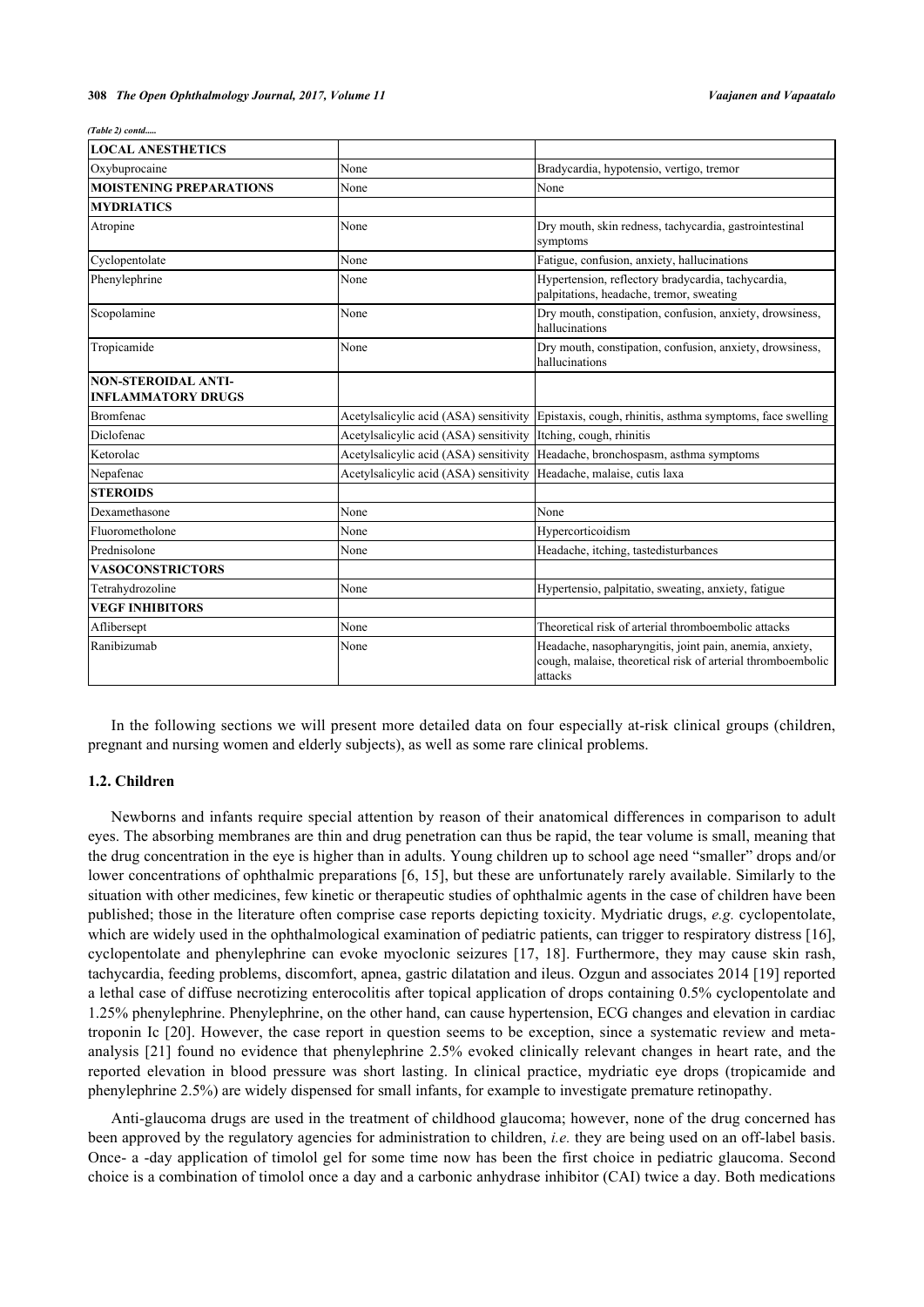are effective and well tolerated, though in theory, timolol drops can cause severe bronchoconstriction and CAI may induce metabolic acidosis [\[22,](#page-7-18) [23](#page-7-19)]. Betaxolol solution is a selective beta-1 antagonist, and thus involves a lower risk than timolol of triggering pulmonary side- effects [[23\]](#page-7-19). The safety profile of prostaglandin analogues seems to be excellent also in children, although they are not recommended for use in infants under one year of age due to poor knowledge of their adverse effects. The kinetics and systemic effects of latanoprost have been evaluated in one study using once daily treatment; it was concluded that systemic exposure was more marked in younger children than in adolescents and adults. The drug was rapidly eliminated in all age groups, and no clinically significant adverse effects were reported in any [\[24](#page-7-20)]. According to several reports, anti-glaucoma therapy with alpha2-agonists (*e.g.* brimonidine) is contraindicated for children younger than 2 years of age [\[23](#page-7-19), [25](#page-8-0) - [27\]](#page-8-1), there is even one claim that these drugs should not be administered to children younger than 6 years and weighing less than 20 kg[[23](#page-7-19)]. The reason for these recommendations is that alpha2-agonists such as brimonidine have evoked severe central nervous depression, sleepiness, lethargia, hypotonia, hypothermia, bradycardia and apnea in infants[[23](#page-7-19) - [25,](#page-8-0) [28\]](#page-8-2).

Chloramphenicol is one of the most widely used antibiotic ophthalmic preparations for the treatment of bacterial conjunctivitis in infants. Allergic reactions are possible. There are some anecdotal, poorly defined, cases in the older literature of chloramphenicol-induced bone-marrow hypoplasia and blood dyscrasias [\[29,](#page-8-3) [30,](#page-8-4) [31\]](#page-8-5). It is possible that there had been previous chloramphenicol exposure in the form of oral therapy and the side- effects attributed to the eye drops were thus in fact a secondary immunological reaction. Orally administered chloramphenicol is contraindicated in neonates due to the life- threatening "gray baby syndrome"[[32\]](#page-8-6). Other local ophthalmic antibiotics such as fluoroquinolones are usually taken to be contraindicated for infants under one year of age because of the lack of knowledge of their potential side effects.

Corticosteroid eyedrops are valuable in the treatment of intraocular endogenous inflammation such as juvenile rheumatoid arthritis associated eye diseases and other uveitic conditions. A few reports have been published on significant systemic adverse effects of corticosteroid drops. When corticosteroids are absorbed via the ocular or nasal mucous membranes, they do not undergo first-pass metabolism in the liver. Even locally administered steroids may cause adrenal suppression after prolonged administration, especially in children [[33](#page-8-7)]. There are conflicting opinions on the ophthalmic use of corticosteroids in small children and their effects on growth. Wolthers (2011) utilized a novel method, knemometry; he reported that two weeks´ treatment with the synthetic corticosteroid, fluorometholone, did transiently suppress growth, but this had no impact on height gain during the following year [[34\]](#page-8-8).

#### **1.3. Pregnant and Nursing Women**

There are limited data on this topic as prospective and randomized clinical trials are subject to ethical and legal constraints in this patient population [[35\]](#page-8-9). The smallest dose/concentration and shortest possible exposure time are recommended in these patients. As a general rule, drugs should (if possible) be especially avoided in the first trimester during the time of organogenesis [\[36](#page-8-10)]. Razeghinejad and collagues stated that according to the FDA classification, antiglaucoma drugs should be categorized as class C [\[37](#page-8-11)], *i.e.* "risk for the fetus cannot be ruled out". The exceptions are brimonidine and nonspecific adrenergic agonists, which have been categorized as class B "no evidence of risk". The FDA group C also includes tobramycin, ciprofloxacin, phenylephrine, latanoprost and corticosteroids.

In patients with severe high-pressure glaucoma *e.g.* secondary glaucoma due to uveitis, it is essential to administer anti-glaucoma drugs even during pregnancy. In these cases it is important to ensure that the patient presses her nasolacrimal puncta for a couple of minutes after each drop. In addition, laser treatment of the trabecular meshwork is preferable as this obviates the need for drug therapy. The first trimester of pregnancy, *i.e.* the period of organogenesis, should be kept as a drug-free period [[38](#page-8-12)]. Beta-blockers should be avoided due to their hazardous effects on the fetus such as retardation of growth, cardiac conduction disorder, even teratogenic effects.

Beta-blockers are actively excreted into breast milk and can be harmful for the newborn. These infants should be closely monitored for signs of apnea and bradycardia. The excretion of most drugs into the mother´s milk is negligible; timolol seems to be an exception, as it has been detected in milk after a single drop of 0.5% timolol (case reports [[39](#page-8-13)] and [\[40](#page-8-14)]). Interestingly, obstetricians widely prescribe oral beta-blockers to control hypertension during pregnancy, apparently without any major problems, but it is known that systemically administered timolol is not able to reduce IOP [\[38](#page-8-12)]. The peak concentration of topically administered eye drops in the systemic circulation is reached within 30-120 minutes after application. If possible, the drug administration should be scheduled to avoid the time when the mother is suckling her child. However, there is no consensus as to the use of timolol; Lustgarten and Podos: "timolol should be used with caution by nursing mothers", Madadi and associates "this dose of timolol is unlikely to cause systemic side-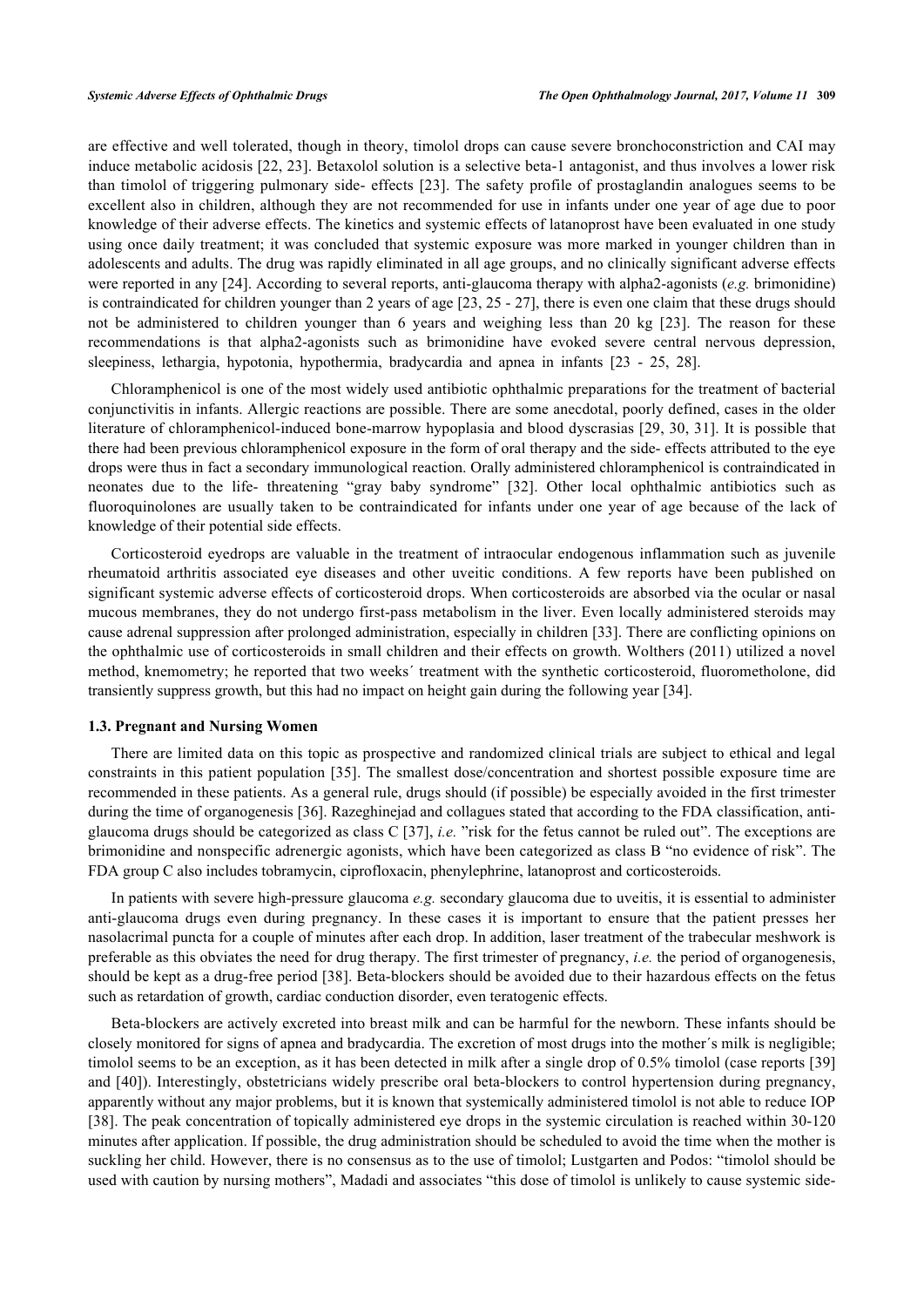#### **310** *The Open Ophthalmology Journal, 2017, Volume 11 Vaajanen and Vapaatalo*

effects in a healthy breastfed infant" [[39,](#page-8-13) [40\]](#page-8-14).

Oral carbonic anhydrase inhibitors (acetazolamide) at high doses have evoked birth defects in animals [[41](#page-8-15) - [43](#page-8-16)], but there is little clinical evidence in support of such an outcome in humans, though a single case of a sacrococcygeal teratoma [[44\]](#page-8-17), transient renal tubular acidosis [[45\]](#page-8-18) and a single case of suspected congenital malformations [[46](#page-8-19)] have been described. There are no reports of fetal complications following topical use of carbonic anhydrase inhibitors in pregnant women or abnormal reactions in breast-fed infants [\[37\]](#page-8-11), though these compounds were found to retard the body weight of dog pups.

All prostaglandin analogues have been classified by FDA into category C due to their capability to stimulate uterine smooth muscle contraction, but they are considered a reasonable option during lactation [[35\]](#page-8-9). They are excreted into breast milk in animals, but it is not known whether this is also the case in humans [[37\]](#page-8-11).

Anticholinergics are also classified as category C since in experimental animals they have been shown to be teratogenic and to cause adverse effects [\[37](#page-8-11), [47](#page-8-20)].

Sympathomimetics such as alpha-2-agonists can surprisingly be used during pregnancy (category B) but are contraindicated during nursing as possible causing severe nervous system depression in breast- fed infants.

In conclusion, none of the anti-glaucoma drugs has been shown to be teratogenic in humans but on the other hand, none can be said to be risk-free. In some cases, when necessary, even glaucoma surgery can be performed with caution, preferably after the first trimester, although, anesthetics, sedative agents and antimetabolites are of course also potentially risky for the fetus[[46\]](#page-8-19).

In addition, mothers-to-be may also require other ophthalmic drugs, *e.g.* a course of antibiotic therapy may be required. Thomseth and associates (2015) published a nationwide cohort study on exposure to topical chloramphenicol during pregnancy (966 372 births 1997 - 2011, 6024 women exposed to topical chloramphenicol during the first trimester) to evaluate the risk of congenital malformations. The authors found no association with the use of chloramphenicol, in agreement with a previous study which analyzed the risk after systemic administration of the drug [\[48](#page-9-0)].

#### **1.4. Elderly People**

The elderly constitutes another group of at-risk patients. Elderly patients often suffer from a number of diseases and polypharmacy. In these subjects, the effects of ophthalmic medications on autonomic nervous system, as in the case of vasoconstrictors (tetrahydrozoline), mydriatics (phenylephrine, cyclopentolate, tropicamide), anti-glaucoma drugs (dipivefrine, brimonidine, apraclonidine), can induce unpleasant sympathomimetic adverse effects. Patients treated orally with adrenergic beta-receptor blocking drugs ("beta blockers") are at- risk of adverse cardiac effects if ophthalmic timolol is dispensed. In some at-risk patients it is even recommended that ECG should be registered prior to the initiation of ophthalmic treatment with timolol or betaoxol [[11\]](#page-7-7). Even in apparently healthy subjects, adrenergic beta-antagonists have induced marked bradycardia, even other arrhythmias and possibly also bronchoconstriction and hypotension, especially if administered in combination with other cardiovascular or psychoactive drugs. Other less frequent adverse problems are central effects such as anxiety, depression, confusion, hallucinations and sedation. Topically administered timolol eye drops are not the only ophthalmic preparations to cause severe confusion; scopolamine can also cause such episodes, especially in elderly people. Acetazolamide administered orally is another ophthalmic therapy capable of triggering mental confusion.

Huber and co-workers reported a material from 8 685 nursing home residents with almost 90 000 drug prescriptions (average 6.0 +/- 3.3 different drugs)[[49\]](#page-9-1). Glaucoma was recorded in 520 (6.0%) of the residents. The authors concluded that anti-glaucoma pharmacotherapy was frequently prescribed in the context of polypharmacy. Similar observations with an even higher percentage (23%) were reported from Australia in a group of patients aged 75-84 years who were being treated with both topical and systemic beta-blockers [[50](#page-9-2)]. In such a situation, the efficacy and safety of local and systemic therapies are modified and harmful drug-drug interactions become possible. It is not known whether ophthalmic beta-blockers can mask the symptoms of hypoglycemia induced by antidiabetic drugs, as is the case with oral beta-blocker administration.

#### **1.5. Other Adverse Effects**

Ophthalmic preparations can induce local effects in tissue situated close to the eyes, for example coloring of cheek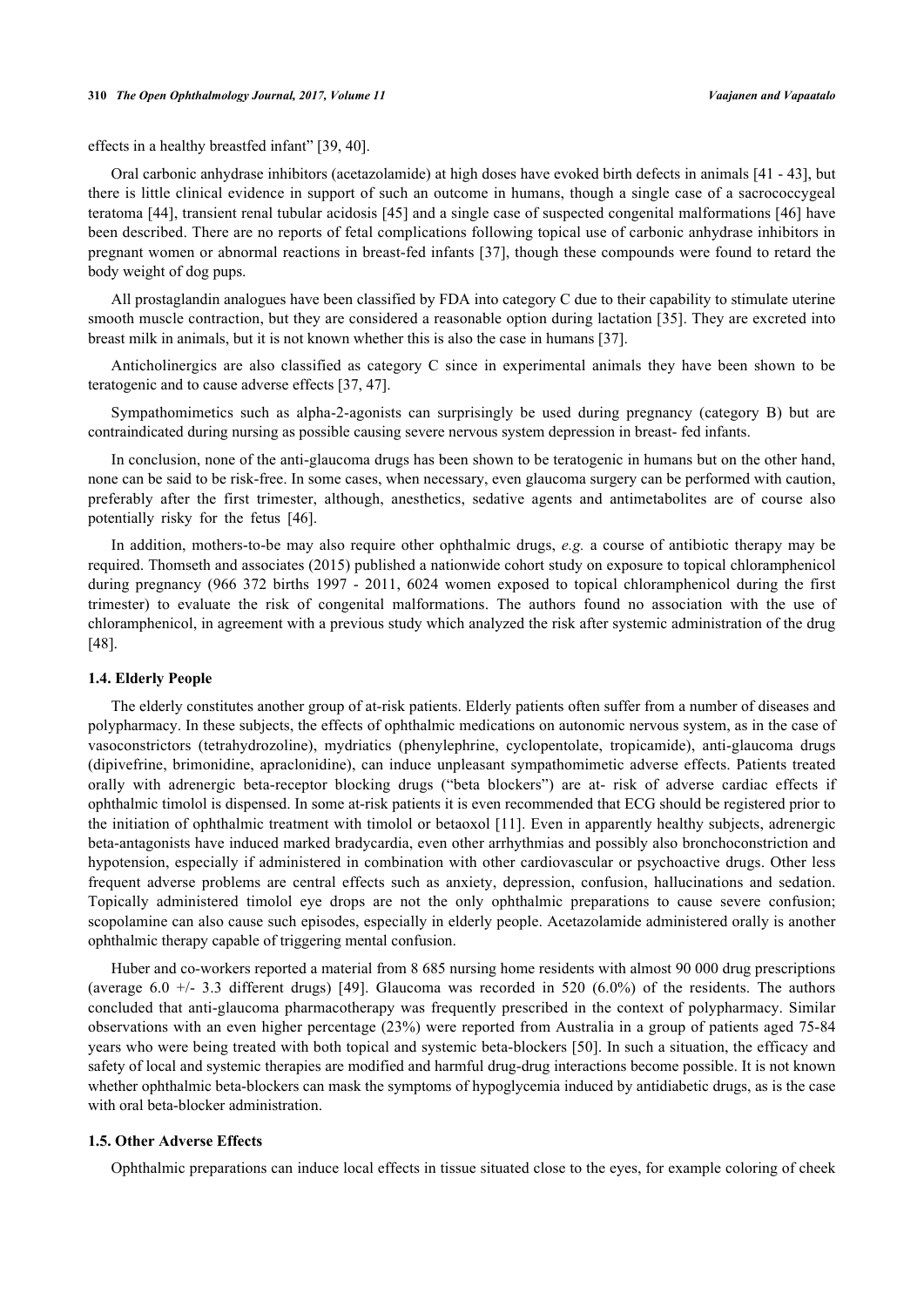or eyelids and growth of eyelashes (prostaglandin derivatives). In addition to local allergic reactions, ophthalmic agents can also cause generalized dermatological reactions including toxic epidermal necrolysis, anaphylaxis, fixed drug eruption, lichenoid drug reaction and systemic contact dermatitis [[51\]](#page-9-3).

#### **1.6. Adverse Ocular Effects Caused by Systemic Drugs**

Many systemic drugs given as either acute or chronic therapy may cause ophthalmic adverse effects. This includes drugs which directly influence the autonomic nervous systems, *i.e.* its adrenergic or cholinergic arms, or drugs which are indicated in other diseases but have autonomic side- effects, *e.g.* antipsychotic or antidepressant drugs which may antagonize the cholinergic system and thus increase intraocular pressure (IOP) especially when not in balance. This can also be seen during treatments with MAO-inhibitors, anti-Parkinson drugs, some antihistamines and cytotoxic drugs. It is well known that chronic glucocorticoid therapy can increase IOP and promote cataract development. Hydroxychloroquine and chloroquine, two drugs used for decades for the prevention of malaria and to treat rheumatic and other autoimmune diseases, are irreversibly toxic to the retina [[52\]](#page-9-4). Furthermore, the toxic effects of ethambutol on the optic nerve may also be irreversible. The possibility has also been raised that nonsteroidal anti-inflammatory drugs may induce visual side- effects due to retinal toxicity[[53](#page-9-5)]. Very occasionally bisphosphonate therapy has been associated with orbital inflammation [\[54](#page-9-6)]. Corneal epithelial changes can be induced by drugs in many pharmacological classes; they occur as an accumulation of phospholipids, vortex keratopathy or crystalline epithelial precipitation and blurred vision [[55](#page-9-7)]. Toxic epidermal necrolysis and Stevens-Johnson Syndrome are both rare, acute, life-threatening dermatologic disorders involving the skin and mucous membranes and occasionally also the eye [[56](#page-9-8)]. Recently three comprehensive reviews have been published on systemic drug therapy inducing ophthalmic adverse drug reactions [[57](#page-9-9) - [59\]](#page-9-10).

# **CONCLUSION**

One must remember that local ocular therapy involves high concentrations of drug molecules in a small volume, *i.e.* one drop, and may cause marked, even dangerous systemic effects especially in newborns, small children and elderly patients. Aged patients often suffer from a number of diseases and may therefore be receiving systemic medicines, *i.e.* "polypharmacy". This markedly increases the risk of harmful drug-drug interactions with ophthalmological preparations. The ophthalmologist should be aware of this possibility and carefully determine the patient's drug history, including so-called "natural products". Even though the data presented here is based on case reports, the physician should keep in mind that "my case might be one of the first".

#### **GRANTS**

AV Glaukooma Tukisäätiö Lux, Finland.

HV Finska Läkaresällskapet, Einar och Karin Stroems Fund. Finland.

### **CONSENT FOR PUBLICATION**

Not applicable.

## **CONFLICT OF INTEREST**

The authors declare no conflict of interest, financial or otherwise.

### **ACKNOWLEDGEMENTS**

Declared none.

# **REFERENCES**

- <span id="page-6-0"></span>[1] Adcock EW III. Cyclopentolate (Cyclogyl) toxicity in pediatric patients. J Pediatr 1971; 79(1): 127-9. [\[http://dx.doi.org/10.1016/S0022-3476\(71\)80074-4\]](http://dx.doi.org/10.1016/S0022-3476(71)80074-4) [PMID: [5091252](http://www.ncbi.nlm.nih.gov/pubmed/5091252)]
- <span id="page-6-1"></span>[2] Borromeo- McGrail V. Bordiuk JM, Keitel H. Systemic hypertension following ocular administration of 10 percent phenylephrine in the neonate. Pediatrics 1973; 51: 1032-6. [PMID: [4575724\]](http://www.ncbi.nlm.nih.gov/pubmed/4575724)
- <span id="page-6-2"></span>[3] Editorial: Babies' blood pressure raised by eye drops. BMJ 1974; 1(5896): 2-3. [\[http://dx.doi.org/10.1136/bmj.1.5896.2-a](http://dx.doi.org/10.1136/bmj.1.5896.2-a)] [PMID: [4808819](http://www.ncbi.nlm.nih.gov/pubmed/4808819)]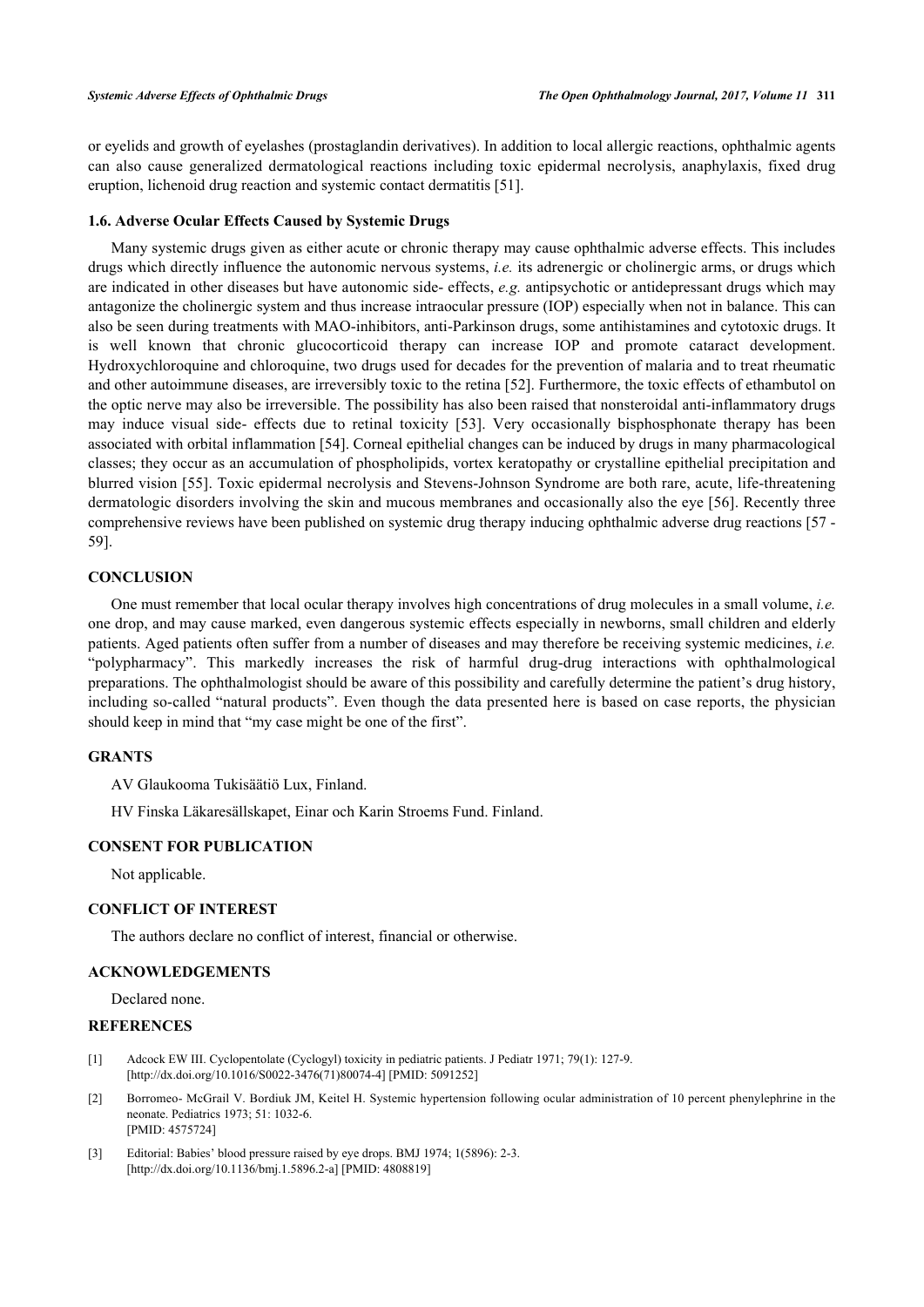- <span id="page-7-0"></span>[4] Munroe WP, Rindone JP, Kershner RM. Systemic side effects associated with the ophthalmic administration of timolol. Drug Intell Clin Pharm 1985; 19(2): 85-9. [PMID: [3882377\]](http://www.ncbi.nlm.nih.gov/pubmed/3882377)
- <span id="page-7-1"></span>[5] Lesar TS. Comparison of ophthalmic beta-blocking agents. Clin Pharm 1987; 6(6): 451-63. [PMID: [2891463\]](http://www.ncbi.nlm.nih.gov/pubmed/2891463)
- <span id="page-7-2"></span>[6] Farkouh A, Frigo P, Czejka M. Systemic side effects of eye drops: A pharmacokinetic perspective. Clin Ophthalmol 2016; 10: 2433-41. [\[http://dx.doi.org/10.2147/OPTH.S118409](http://dx.doi.org/10.2147/OPTH.S118409)] [PMID: [27994437\]](http://www.ncbi.nlm.nih.gov/pubmed/27994437)
- <span id="page-7-3"></span>[7] Worakul N, Robinson JR. Ocular pharmacokinetics / pharmacodynamics. Eur J Pharm Biopharm 1977; 44: 71-83. [\[http://dx.doi.org/10.1016/S0939-6411\(97\)00064-7\]](http://dx.doi.org/10.1016/S0939-6411(97)00064-7)
- <span id="page-7-4"></span>[8] Vadlapatla RK, Vadlapudi AD, Pal D, Mitra AK. Role of membrane transporters and metabolizing enzymes in ocular drug delivery. Curr Drug Metab 2014; 15(7): 680-93. [\[http://dx.doi.org/10.2174/1389200215666140926152459\]](http://dx.doi.org/10.2174/1389200215666140926152459) [PMID: [25255873](http://www.ncbi.nlm.nih.gov/pubmed/25255873)]
- <span id="page-7-5"></span>[9] Volotinen M, Mäenpää J, Kankuri E, *et al.* Expression of cytochrome P450 (CYP) enzymes in human nonpigmented ciliary epithelial cells: induction of CYP1B1 expression by TCDD. Invest Ophthalmol Vis Sci 2009; 50(7): 3099-105. [\[http://dx.doi.org/10.1167/iovs.08-2790\]](http://dx.doi.org/10.1167/iovs.08-2790) [PMID: [19324859](http://www.ncbi.nlm.nih.gov/pubmed/19324859)]
- <span id="page-7-6"></span>[10] Mäenpää J, Volotinen-Maja M, Kautiainen H, *et al.* Paroxetine markedly increases plasma concentrations of ophthalmic timolol; CYP2D6 inhibitors may increase the risk of cardiovascular adverse effects of 0.5% timolol eye drops. Drug Metab Dispos 2014; 42(12): 2068-76. [\[http://dx.doi.org/10.1124/dmd.114.059576](http://dx.doi.org/10.1124/dmd.114.059576)] [PMID: [25261563\]](http://www.ncbi.nlm.nih.gov/pubmed/25261563)
- <span id="page-7-7"></span>[11] Mäenpää J, Pelkonen O. Cardiac safety of ophthalmic timolol. Expert Opin Drug Saf 2016; 15(11): 1549-61. [\[http://dx.doi.org/10.1080/14740338.2016.1225718\]](http://dx.doi.org/10.1080/14740338.2016.1225718) [PMID: [27534869](http://www.ncbi.nlm.nih.gov/pubmed/27534869)]
- <span id="page-7-8"></span>[12] Bashshur ZF, Bazarbachi A, Schakal A, Haddad ZA, El Haibi CP, Noureddin BN. Intravitreal bevacizumab for the management of choroidal neovascularization in age-related macular degeneration. Am J Ophthalmol 2006; 142(1): 1-9. [\[http://dx.doi.org/10.1016/j.ajo.2006.02.037\]](http://dx.doi.org/10.1016/j.ajo.2006.02.037) [PMID: [16815245](http://www.ncbi.nlm.nih.gov/pubmed/16815245)]
- <span id="page-7-9"></span>[13] Urtti A. Challenges and obstacles of ocular pharmacokinetics and drug delivery. Adv Drug Deliv Rev 2006; 58(11): 1131-5. [\[http://dx.doi.org/10.1016/j.addr.2006.07.027](http://dx.doi.org/10.1016/j.addr.2006.07.027)] [PMID: [17097758\]](http://www.ncbi.nlm.nih.gov/pubmed/17097758)
- <span id="page-7-10"></span>[14] Costagliola C, Agnifili L, Arcidiacono B, *et al.* Systemic thromboembolic adverse events in patients treated with intravitreal anti-VEGF drugs for neovascular age-related macular degeneration. Expert Opin Biol Ther 2012; 12(10): 1299-313. [\[http://dx.doi.org/10.1517/14712598.2012.707176\]](http://dx.doi.org/10.1517/14712598.2012.707176) [PMID: [22866908](http://www.ncbi.nlm.nih.gov/pubmed/22866908)]
- <span id="page-7-11"></span>[15] Patton TF, Robinson JR. Pediatric dosing considerations in ophthalmology. J Pediatr Ophthalmol 1976; 13(3): 171-8. [PMID: [1018198\]](http://www.ncbi.nlm.nih.gov/pubmed/1018198)
- <span id="page-7-12"></span>[16] Derinoz O, Emeksiz HC. Use of physostigmine for cyclopentolate overdose in an infant. Pediatrics 2012; 130(3): 703-5. [\[http://dx.doi.org/10.1542/peds.2011-3038](http://dx.doi.org/10.1542/peds.2011-3038)] [PMID: [22908101\]](http://www.ncbi.nlm.nih.gov/pubmed/22908101)
- <span id="page-7-13"></span>[17] Büyükcam A, Celik HT, Korkmaz A, Yurdakök M. Myoclonic seizure due to cyclopentolate eye drop in a preterm infant. Turk J Pediatr 2012; 54(4): 419-20. [PMID: [23692725\]](http://www.ncbi.nlm.nih.gov/pubmed/23692725)
- <span id="page-7-14"></span>[18] Wygnanski-Jaffe T, Nucci P, Goldchmit M, Mezer E. Epileptic seizures induced by cycloplegic eye drops. Cutan Ocul Toxicol 2014; 33(2): 103-8.
	- [\[http://dx.doi.org/10.3109/15569527.2013.808654\]](http://dx.doi.org/10.3109/15569527.2013.808654) [PMID: [23815170](http://www.ncbi.nlm.nih.gov/pubmed/23815170)]
- <span id="page-7-15"></span>[19] Ozgun U, Demet T, Ozge KA, *et al.* Fatal necrotising enterocolitis due to mydriatic eye drops. J Coll Physicians Surg Pak 2014; 24(Suppl. 2): S147-9.
	- [PMID: [24906272\]](http://www.ncbi.nlm.nih.gov/pubmed/24906272)
- <span id="page-7-16"></span>[20] Kauffmann S, Commun F, Schoeffler P, Souteyrand G, Chiambaretta F, Dewachter P. [Cardiovascular adverse effects due to phenylephrine eye drops in ophtalmic surgery]. Ann Fr Anesth Reanim 2013; 32(2): 112-4. [\[http://dx.doi.org/10.1016/j.annfar.2012.12.009](http://dx.doi.org/10.1016/j.annfar.2012.12.009)] [PMID: [23375495](http://www.ncbi.nlm.nih.gov/pubmed/23375495)]
- <span id="page-7-17"></span>[21] Stavert B, McGuinness MB, Harper CA, Guymer RH, Finger RP. Cardiovascular adverse effects of phenylephrine eye drops: A systematic review and meta-analysis. JAMA Ophthalmol 2015; 133(6): 647-52. [\[http://dx.doi.org/10.1001/jamaophthalmol.2015.0325\]](http://dx.doi.org/10.1001/jamaophthalmol.2015.0325) [PMID: [25789577](http://www.ncbi.nlm.nih.gov/pubmed/25789577)]
- <span id="page-7-18"></span>[22] Kiryazov K, Stefova M, Iotova V. Can ophthalmic drops cause central nervous system depression and cardiogenic shock in infants? Pediatr Emerg Care 2013; 29(11): 1207-9. [\[http://dx.doi.org/10.1097/PEC.0b013e3182aa1384](http://dx.doi.org/10.1097/PEC.0b013e3182aa1384)] [PMID: [24196091\]](http://www.ncbi.nlm.nih.gov/pubmed/24196091)
- <span id="page-7-19"></span>[23] Coppens G, Stalmans I, Zeyen T, Casteels I. The safety and efficacy of glaucoma medication in the pediatric population. J Pediatr Ophthalmol Strabismus 2009; 46(1): 12-8. [\[http://dx.doi.org/10.3928/01913913-20090101-05](http://dx.doi.org/10.3928/01913913-20090101-05)] [PMID: [19213271\]](http://www.ncbi.nlm.nih.gov/pubmed/19213271)
- <span id="page-7-20"></span>[24] Raber S, Courtney R, Maeda-Chubachi T, Simons BD, Freedman SF, Wirostko B. A6111139 Study Group. Latanoprost systemic exposure in pediatric and adult patients with glaucoma: a phase 1, open-label study. Ophthalmology 2011; 118(10): 2022-7. [\[http://dx.doi.org/10.1016/j.ophtha.2011.03.039\]](http://dx.doi.org/10.1016/j.ophtha.2011.03.039) [PMID: [21788077](http://www.ncbi.nlm.nih.gov/pubmed/21788077)]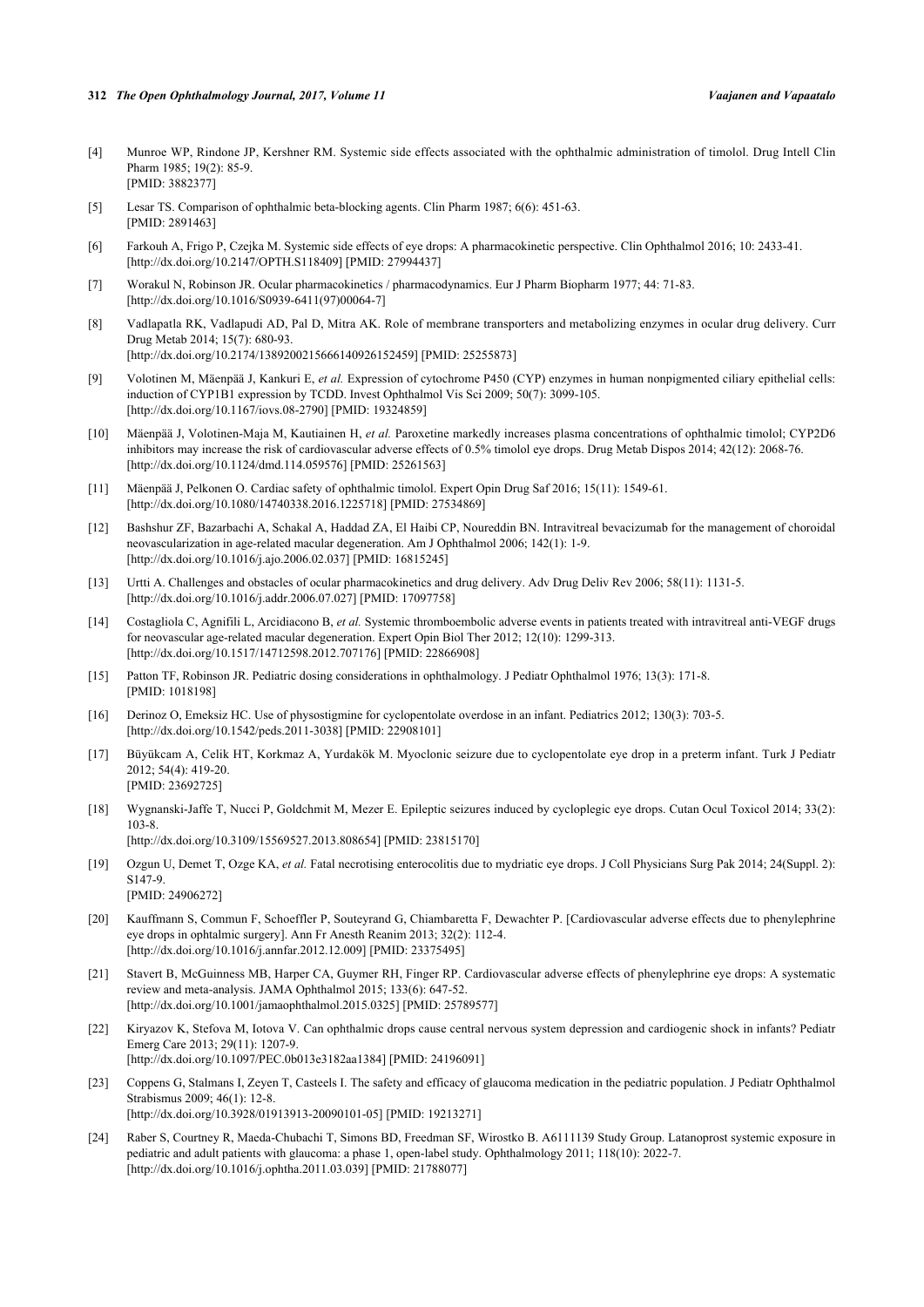- <span id="page-8-0"></span>[25] Rahman MQ, Ramaesh K, Montgomery DM. Brimonidine for glaucoma. Expert Opin Drug Saf 2010; 9(3): 483-91. [\[http://dx.doi.org/10.1517/14740331003709736\]](http://dx.doi.org/10.1517/14740331003709736) [PMID: [20367525](http://www.ncbi.nlm.nih.gov/pubmed/20367525)]
- [26] Moore W, Nischal KK. Pharmacologic management of glaucoma in childhood. Paediatr Drugs 2007; 9(2): 71-9. [\[http://dx.doi.org/10.2165/00148581-200709020-00001](http://dx.doi.org/10.2165/00148581-200709020-00001)] [PMID: [17407363\]](http://www.ncbi.nlm.nih.gov/pubmed/17407363)
- <span id="page-8-1"></span>[27] Samant M, Medsinge A, Nischal KK. PediatricGlaucoma: Pharmacotherapeutic options. Paediatr Drugs 2016; 18(3): 209-19. [\[http://dx.doi.org/10.1007/s40272-016-0174-4\]](http://dx.doi.org/10.1007/s40272-016-0174-4) [PMID: [27093864](http://www.ncbi.nlm.nih.gov/pubmed/27093864)]
- <span id="page-8-2"></span>[28] Bowman RJ, Cope J, Nischal KK. Ocular and systemic side effects of brimonidine 0.2% eye drops (Alphagan) in children. Eye (Lond) 2004; 18(1): 24-6. [\[http://dx.doi.org/10.1038/sj.eye.6700520](http://dx.doi.org/10.1038/sj.eye.6700520)] [PMID: [14707960\]](http://www.ncbi.nlm.nih.gov/pubmed/14707960)
- <span id="page-8-3"></span>[29] Rosenthal RL, Blackman A. Bone-marrow hypoplasia following use of chloramphenicol eye drops. JAMA 1965; 191: 136-7. [\[http://dx.doi.org/10.1001/jama.1965.03080020064025](http://dx.doi.org/10.1001/jama.1965.03080020064025)] [PMID: [14233236\]](http://www.ncbi.nlm.nih.gov/pubmed/14233236)
- <span id="page-8-4"></span>[30] Carpenter G. Letter: Chloramphenicol eye-drops and marrow aplasia. Lancet 1975; 2(7929): 326-7. [\[http://dx.doi.org/10.1016/S0140-6736\(75\)92766-X\]](http://dx.doi.org/10.1016/S0140-6736(75)92766-X) [PMID: [50539](http://www.ncbi.nlm.nih.gov/pubmed/50539)]
- <span id="page-8-5"></span>[31] Fraunfelder FT, Bagby GC Jr, Kelly DJ. Fatal aplastic anemia following topical administration of ophthalmic chloramphenicol. Am J Ophthalmol 1982; 93(3): 356-60. [\[http://dx.doi.org/10.1016/0002-9394\(82\)90540-2](http://dx.doi.org/10.1016/0002-9394(82)90540-2)] [PMID: [7072798](http://www.ncbi.nlm.nih.gov/pubmed/7072798)]
- <span id="page-8-6"></span>[32] Mulhall A, de Louvois J, Hurley R. Chloramphenicol toxicity in neonates: its incidence and prevention. Br Med J (Clin Res Ed) 1983; 287(6403): 1424-7. [\[http://dx.doi.org/10.1136/bmj.287.6403.1424](http://dx.doi.org/10.1136/bmj.287.6403.1424)] [PMID: [6416440\]](http://www.ncbi.nlm.nih.gov/pubmed/6416440)
- <span id="page-8-7"></span>[33] McGhee CN, Dean S, Danesh-Meyer H. Locally administered ocular corticosteroids: Benefits and risks. Drug Saf 2002; 25(1): 33-55. [\[http://dx.doi.org/10.2165/00002018-200225010-00004](http://dx.doi.org/10.2165/00002018-200225010-00004)] [PMID: [11820911\]](http://www.ncbi.nlm.nih.gov/pubmed/11820911)
- <span id="page-8-8"></span>[34] Wolthers OD. Growth suppression caused by corticosteroid eye drops. J Pediatr Endocrinol Metab 2011; 24(5-6): 393-4. [\[http://dx.doi.org/10.1515/jpem.2011.048\]](http://dx.doi.org/10.1515/jpem.2011.048) [PMID: [21823544](http://www.ncbi.nlm.nih.gov/pubmed/21823544)]
- <span id="page-8-9"></span>[35] Salim S. Glaucoma in pregnancy. Curr Opin Ophthalmol 2014; 25(2): 93-7. [\[http://dx.doi.org/10.1097/ICU.0000000000000029\]](http://dx.doi.org/10.1097/ICU.0000000000000029) [PMID: [24469077](http://www.ncbi.nlm.nih.gov/pubmed/24469077)]
- <span id="page-8-10"></span>[36] Coppens G, Stalmans I, Zeyen T. Glaucoma medication during pregnancy and nursing. Bull Soc Belge Ophtalmol 2010; 314(314): 33-6. [PMID: [20480749\]](http://www.ncbi.nlm.nih.gov/pubmed/20480749)
- <span id="page-8-11"></span>[37] Razeghinejad MR, Tania Tai TY, Fudemberg SJ, Katz LJ. Pregnancy and glaucoma. Surv Ophthalmol 2011; 56(4): 324-35. [\[http://dx.doi.org/10.1016/j.survophthal.2010.11.008\]](http://dx.doi.org/10.1016/j.survophthal.2010.11.008) [PMID: [21620430](http://www.ncbi.nlm.nih.gov/pubmed/21620430)]
- <span id="page-8-12"></span>[38] Sethi HS, Naik M, Gupta VS. Management of glaucoma in pregnancy: risks or choices, a dilemma? Int J Ophthalmol 2016; 9(11): 1684-90. [PMID: [27990376\]](http://www.ncbi.nlm.nih.gov/pubmed/27990376)
- <span id="page-8-13"></span>[39] Lustgarten JS, Podos SM. Topical timolol and the nursing mother. Arch Ophthalmol 1983; 101(9): 1381-2. [\[http://dx.doi.org/10.1001/archopht.1983.01040020383008\]](http://dx.doi.org/10.1001/archopht.1983.01040020383008) [PMID: [6615302](http://www.ncbi.nlm.nih.gov/pubmed/6615302)]
- <span id="page-8-14"></span>[40] Madadi P, Koren G, Freeman DJ, Oertel R, Campbell RJ, Trope GE. Timolol concentrations in breast milk of a woman treated for glaucoma: calculation of neonatal exposure. J Glaucoma 2008; 17(4): 329-31. [\[http://dx.doi.org/10.1097/IJG.0b013e31815c3a5b](http://dx.doi.org/10.1097/IJG.0b013e31815c3a5b)] [PMID: [18552619\]](http://www.ncbi.nlm.nih.gov/pubmed/18552619)
- <span id="page-8-15"></span>[41] Holmes LB, Trelstad RL. The early limb deformity caused by acetazolamide. Teratology 1979; 20(2): 289-95. [\[http://dx.doi.org/10.1002/tera.1420200212\]](http://dx.doi.org/10.1002/tera.1420200212) [PMID: [524301](http://www.ncbi.nlm.nih.gov/pubmed/524301)]
- [42] Kojima N, Naya M, Makita T. Effects of maternal acetazolamide treatment on body weights and incisor development of the fetal rat. J Vet Med Sci 1999; 61(2): 143-7. [\[http://dx.doi.org/10.1292/jvms.61.143](http://dx.doi.org/10.1292/jvms.61.143)] [PMID: [10081752\]](http://www.ncbi.nlm.nih.gov/pubmed/10081752)
- <span id="page-8-16"></span>[43] Scott WJ Jr, Lane PD, Randall JL, Schreiner CM. Malformations in nonlimb structures induced by acetazolamide and other inhibitors of carbonic anhydrase. Ann N Y Acad Sci 1984; 429: 447-56. [\[http://dx.doi.org/10.1111/j.1749-6632.1984.tb12370.x\]](http://dx.doi.org/10.1111/j.1749-6632.1984.tb12370.x) [PMID: [6588914](http://www.ncbi.nlm.nih.gov/pubmed/6588914)]
- <span id="page-8-17"></span>[44] Worsham F Jr, Beckman EN, Mitchell EH. Sacrococcygeal teratoma in a neonate. Association with maternal use of acetazolamide. JAMA 1978; 240(3): 251-2. [\[http://dx.doi.org/10.1001/jama.1978.03290030069029](http://dx.doi.org/10.1001/jama.1978.03290030069029)] [PMID: [660854\]](http://www.ncbi.nlm.nih.gov/pubmed/660854)
- <span id="page-8-18"></span>[45] Ozawa H, Azuma E, Shindo K, Higashigawa M, Mukouhara R, Komada Y. Transient renal tubular acidosis in a neonate following transplacental acetazolamide. Eur J Pediatr 2001; 160(5): 321-2. [\[http://dx.doi.org/10.1007/PL00008441](http://dx.doi.org/10.1007/PL00008441)] [PMID: [11388607\]](http://www.ncbi.nlm.nih.gov/pubmed/11388607)
- <span id="page-8-19"></span>[46] Al-Saleem AI, Al-Jobair AM. Possible association between acetazolamide administration during pregnancy and multiple congenital malformations. Drug Des Devel Ther 2016; 10: 1471-6. [PMID: [27143854\]](http://www.ncbi.nlm.nih.gov/pubmed/27143854)
- <span id="page-8-20"></span>[47] Walter L. The tera otogenic activity of pilocarpine, pilocarpidine and their isomers, with special reference to the importance of steric configuration. J Exp Zool 1956; 132: 39-50. [\[http://dx.doi.org/10.1002/jez.1401320104](http://dx.doi.org/10.1002/jez.1401320104)]